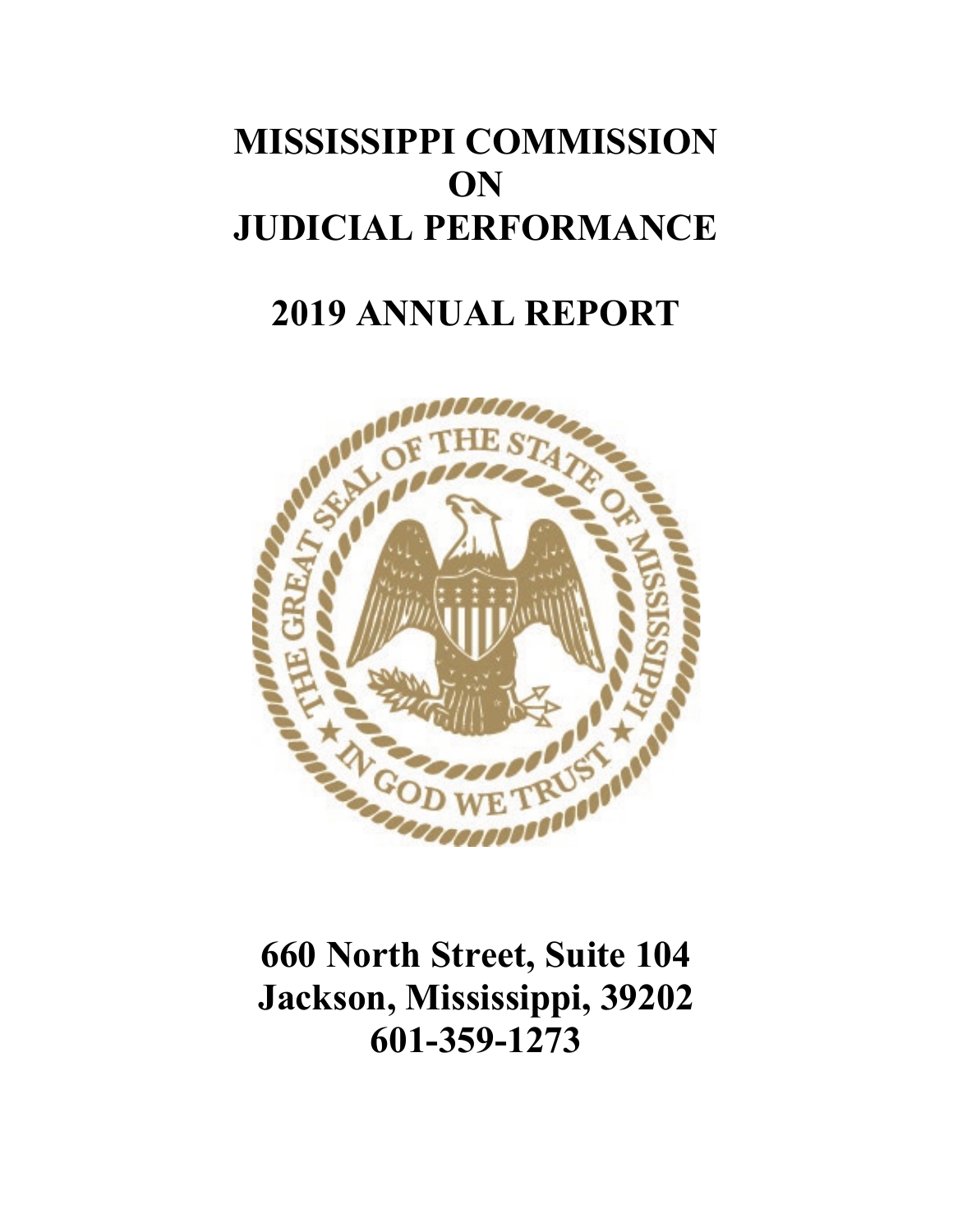## **MISSISSIPPI COMMISSION ON JUDICIAL PERFORMANCE**

## **2019 ANNUAL REPORT**

#### **COMMISSION MEMBERS**

JUDGE KENT MCDANIEL, CHAIRMAN CORNELIA GAYDEN, VICE-CHAIRMAN JUDGE VICKI R. BARNES JUDGE JAMES L. ROBERTS, JR. (JANUARY-JUNE) JUDGE JOHN H. EMFINGER (JULY-DECEMBER) JUDGE JIMMY MORTON COL. (RET.) SILVANUS JOHNSON ROY CAMPBELL, III, ESQ.

#### **ALTERNATE COMMISSION MEMBERS**

JUDGE JOHN H. EMFINGER (JANUARY-JUNE) JUDGE CHRISTOPHER A. COLLINS (JULY-DECEMBER) JUDGE CYNTHIA BREWER JUDGE RICHELLE LUMPKIN JUDGE EDWIN WOODS, JR. JEFFERY M. ADCOCK ROBERT GRAVES KAREN K. SAWYER, ESQ.

#### **EXECUTIVE DIRECTOR**

#### DARLENE D. BALLARD

#### **COMMISSION OFFICES**

660 North Street Suite 104 Jackson, Mississippi, 39202 Telephone: 601-359-1273 Facsimile: 601-354-6277 Website: judicialperformance.ms.gov E-Mail: mailbox@judperf.state.ms.us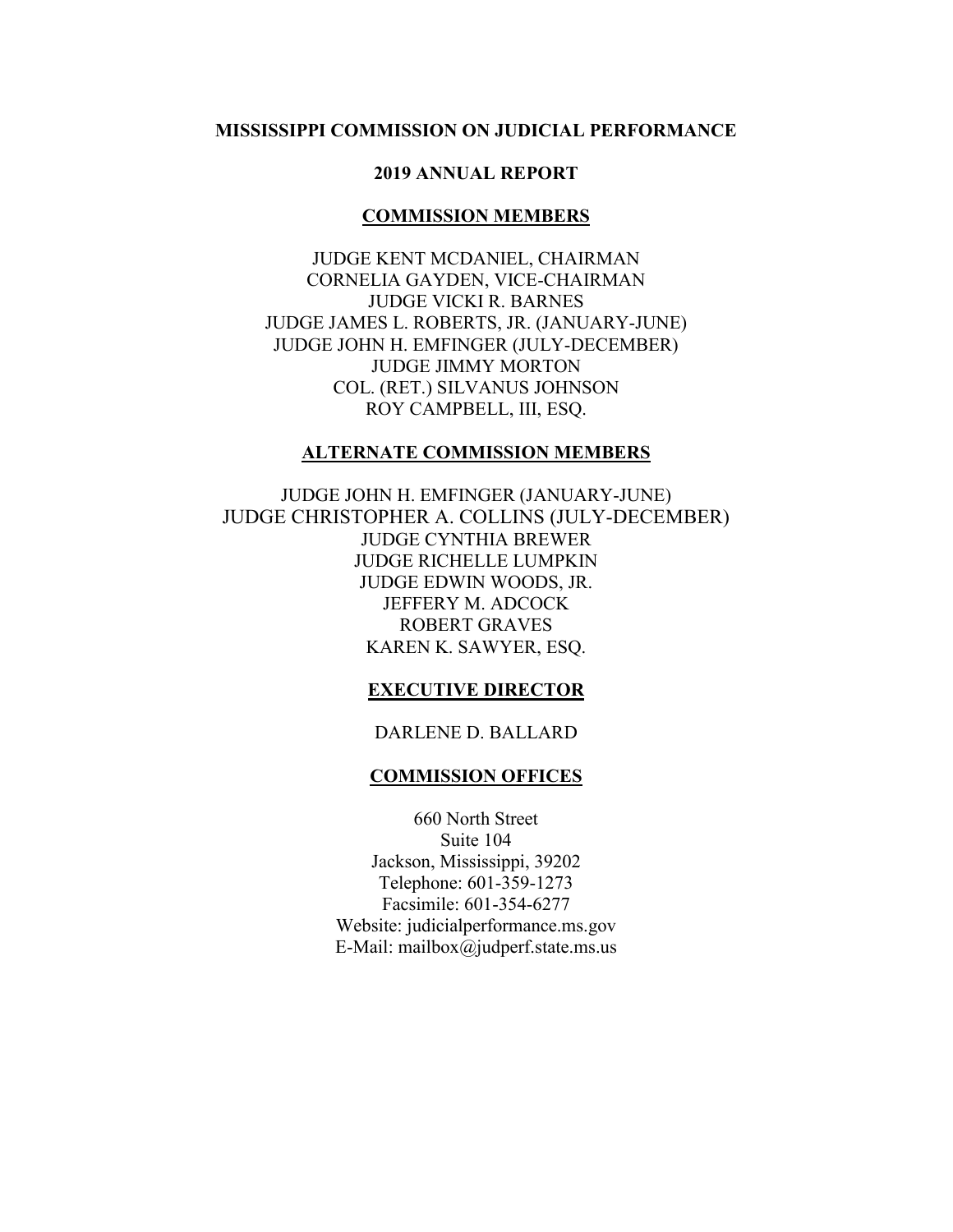## **COMMISSIONER BIOGRAPHIES**

## **Judge Kent McDaniel, Chairman**

From 1989 to 1995, Judge McDaniel served as First Assistant United States Attorney for the Southern District of Mississippi, prosecuting white-collar crimes and drug cases. He returned to the private practice of law in 1995, forming his own law firm. He was first appointed to a judicial position in November, 1995 when he became Municipal Judge in Flowood, Mississippi. In September, 1997, Judge McDaniel was appointed as Rankin County Court Judge by then governor, Kirk Fordice. He has since been elected to five full terms. Judge McDaniel served with the 20th Special Forces Group (MSANG) from 1968-1973 and with the 112th MP Battalion (MSANG) from 1973-1978 leaving the service with the rank of First Lieutenant. He served as an adjunct faculty member at the Mississippi College School of Law for 25 years teaching trial practice. In 2013, the earned a Doctor of Laws degree from Mississippi College School of Law. Judge McDaniel is the County Court member for the Commission.

## **Cornelia Gayden, Vice-Chairman**

Ms. Gayden is an alternate lay member. She is employed by the McComb School District as a Community Engagement and Communications Coordinator. Ms. Gayden is a graduate of Louisiana State University where she played basketball. After graduation, she played professional basketball in the United States, Europe and the Middle East. Ms. Gayden also played in the USA Basketball Select Team World University Games in Fuoka, Japan in 1995. She is a three time recipient of the Madeline Doucet Alumni Award awarded to the outstanding alumni of the year. She was also named Southeastern Conference Great in 2003, Women's Basketball News Service All American in 2000, Kodak Regional All American in 1994. She is the 3rd all time leading scorer in the Southeastern Conference and the NCAA all time leader in 3 point goals (337). Ms. Gayden is very active in her community serving on the advisory board for the McComb School District, the mayor's Youth Council Committee, fundraiser committee chair for the Pine Grove Community Center. Ms. Gayden founded the Rainin' Three Leadership Academy and Rainin' Three Hoop School. She has also been a member of the Kiwanis Club, the Pike County Arts Council, the Southwest Medical Foundation, and the Pike County Chamber of Commerce.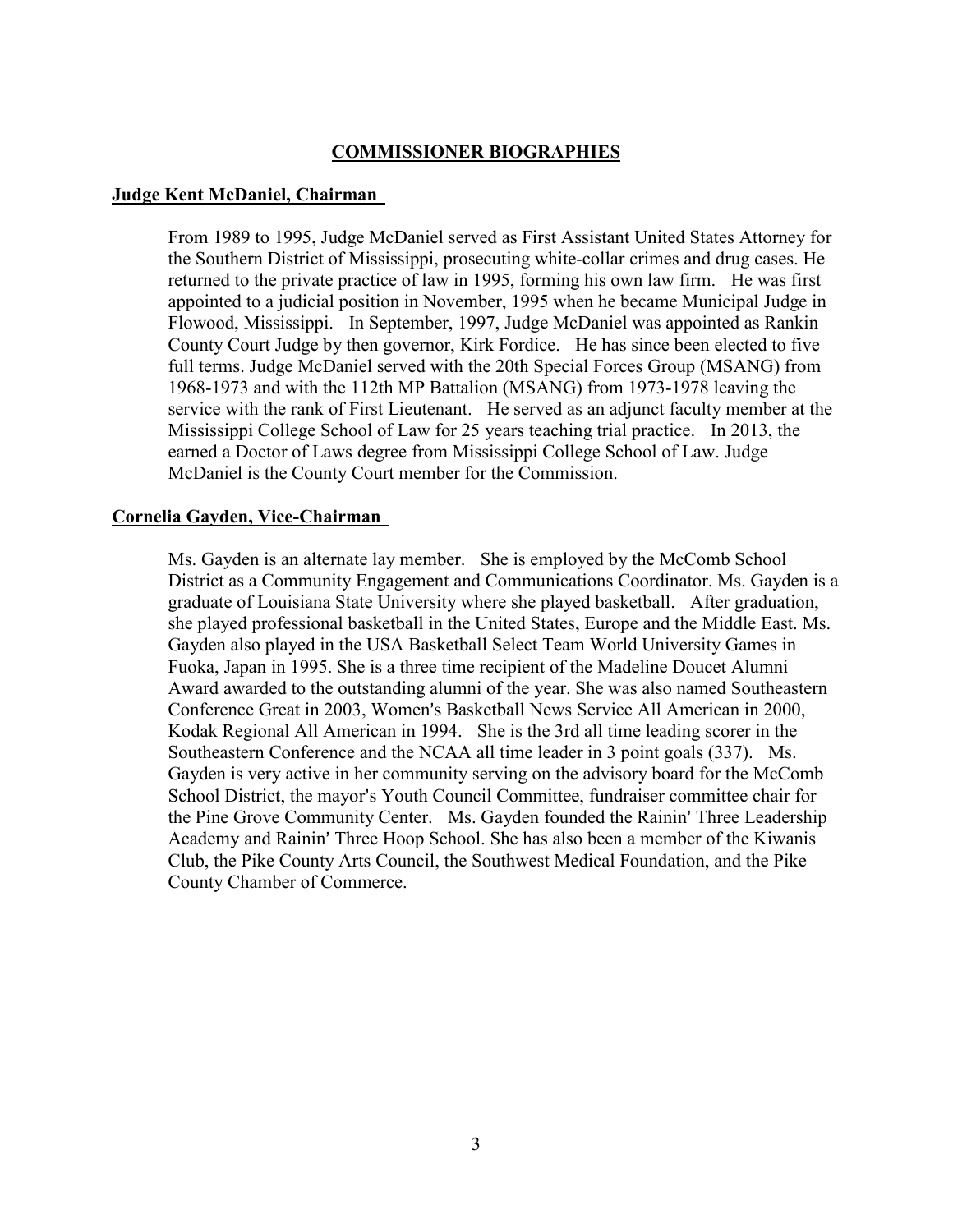### **Judge Vicki R. Barnes**

Judge Barnes earned her Juris Doctorate from the University of Mississippi School of Law. After law school, she was a solo practitioner and also served as the Municipal Court Judge for the City of Vicksburg. In 1994 Judge Barnes was elected as a Chancery Court Judge and has been re-elected each subsequent term. She is the recipient of the Judge Constance Baker Motley award. She is a fellow of the Mississippi Bar Foundation and a former Trustee of the Mississippi Bar Foundation. She is a member of the Mississippi Conference of Judges, Magnolia Bar Foundation, Mississippi Bar Association, American Bar Association and the NAACP. Judge Barnes currently serves on the YMCA Board of Directors and was a former president of that organization. She is the Senior Chancellor for the 9th Chancery Court District. Judge Barnes serves as the Chancery Court member for the Commission.

### **Judge James L. Roberts, Jr.**

Judge James L. Roberts, Jr. earned his Juris Doctorate in 1971 from the University of Mississippi School of Law. He was in private practice from 1971 to 1984 and during this time also served as Pontotoc County Prosecuting Attorney. From 1984 to 1988 Judge Roberts served as Mississippi Commissioner of Public Safety under the administration of Governor Bill Allain. In January, 1988, he was appointed to the Chancery Court bench where he served until 1992, when he took the oath of office as a Justice of the Mississippi Supreme Court. Judge Roberts voluntarily relinquished his seat on the Supreme Court in 1999 to pursue other opportunities. Judge Roberts taught at the University of Southern Mississippi and engaged in arbitration and mediation practice. He was chairman of the Governor's Commission on Juvenile Justice, a member of the Board of Governors of the Mississippi Judicial College and the Mississippi Bar Foundation. In 2012, Judge Roberts received the Lifetime Achievement Award from the Mississippi Bar Association and was the 2014 recipient of the Distinguished Jurist Award at Mississippi State University. He is currently serving as Circuit Court Judge in the 1st Circuit Court District. Judge Roberts was the Circuit Court Judge member for the Commission through June, 2019. Due to health issues, Judge Roberts has resigned from the Circuit bench effective February 29, 2020.

#### **Judge Jimmy Morton**

Judge Morton served the Commission as the Justice Court member. He was first elected Justice Court Judge in 2008 for Hinds County, Mississippi, District 4. He also was the Municipal Court Judge for the city of Raymond, Mississippi and the Municipal Judge Pro Tempore for Byram, Mississippi. Judge Morton is a graduate of Hinds Community College and Mississippi State University. Prior to holding judicial office, he was the owner/operator of a popular eatery while serving as a deputy with the Hinds County Sheriff Department. Judge Morton is currently a Mississippi Licensed Auctioneer and Personal Property Appraiser, a member of the Mississippi Cattlemen's Association and a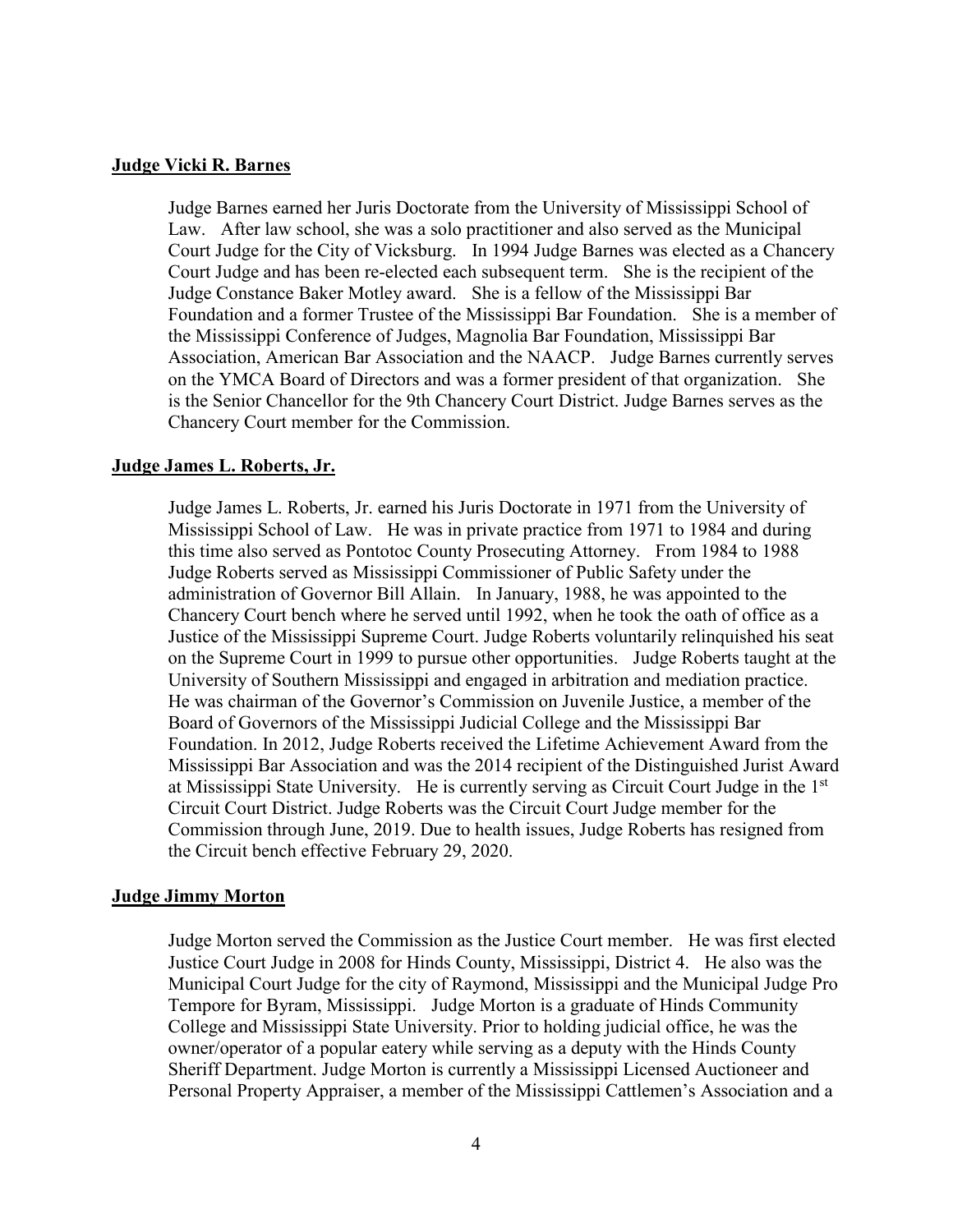member of Grace Bible Church on the Parkway, Ridgeland, Mississippi.

#### **Col. (R) Silvanus Johnson**

Col. Johnson is a retired Medical Services Officer, Special Education and Biology learning strategy teacher at Mendenhall High School, Mendenhall, Mississippi. He earned the Mississippi Meritorious Service Award and was named teacher of the year for the 2013-2014 school year. He is a graduate of Jackson State University and was the Senior Assistant Professor of the Military Science Department there. Col. Johnson was the first African American, enlisted soldier, to enter the Mississippi Army National Guard. In addition, he is the first and only African American member of the Board of Directors for the Mississippi Military Museum at Camp Shelby, being appointed to that post by Mississippi's first African American Adjutant General, Gen. Augustus Leon Collins. Col. Johnson is a life member of the Phi Beta Sigma Fraternity, Inc. being selected as the Brother of the Year, obtaining the Outstanding Achievement Award, and many more honorable awards. He is married and the father of two adult daughters and serves as a deacon and treasurer for the Sylvarena Missionary Baptist Church. He currently serves the Commission as an alternate lay member.

## **Roy Campbell**

Roy D. Campbell, III, is a partner in the Jackson office of Bradley Arant Boult Cummings LLP, a firm of 500 lawyers in the Southeast. He focuses his practice on commercial litigation and product liability. Roy was born and grew up in Greenville, Mississippi, graduated from Greenville High School in 1968, from Davidson College in 1972, and from The University of Mississippi School of Law in 1975. He is a Fellow of the American College of Trial Lawyers and a member of the American Board of Trial Advocates. Since 2005 he has been listed in Chambers USA and The Best Lawyers in America. He is a past president of The Mississippi Bar, past president of the Capital Area Bar Association and past president of the Board of Trustees of the Mississippi Museum of Art. He is a recipient of The Mississippi Bar's Distinguished Service Award and the Capital Area Bar Association's Outstanding Service Award. Mr. Campbell serves the Commission as the attorney member.

## **ALTERNATE COMMISSIONER BIOGRAPHIES**

#### **Judge John H. Emfinger**

Judge Emfinger obtained his Juris Doctorate from Mississippi College School of Law in 1980 and earned his M.B.A in 1981. Prior to his judicial election in 2010, Judge Emfinger served for 14 years as an assistant district attorney in the 20th Circuit Court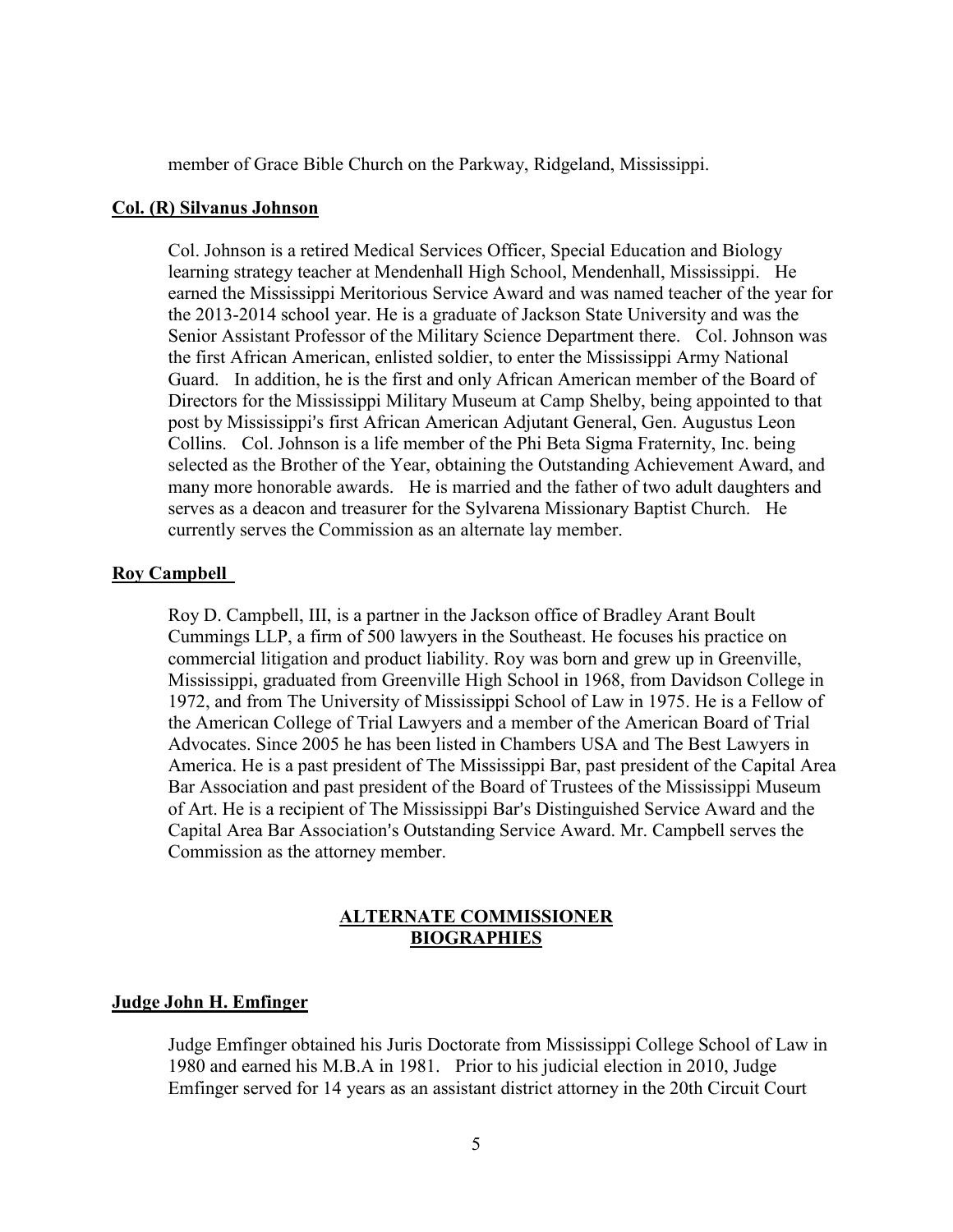District. For almost 10 years he worked as a special assistant attorney general for the State of Mississippi. In addition, Judge Emfinger was in private practice for seven years. He was first elected as a Circuit Judge for the 20th Judicial District of Mississippi in 2010 and has since been re-elected. Judge Emfinger is the Vice Chair of the Mississippi Conference of Circuit Judges and serves on the Committee on Uniform Criminal Code. He served as the alternate Circuit Judge member on the Commission January until June 2019. Judge Emfinger effective July 1, 2019.

#### **Judge Christopher A. Collins**

Judge Christopher A. Collins received his juris doctorate from the Mississippi College School of Law in 1992. In 2016, Judge Collins was appointed to the Circuit Court bench by Governor Phil Bryant. Prior to that time, he served 17 years as civil court judge and domestic violence judge for the Mississippi Band of Choctaw Indians. In addition, Judge Collins maintained a private practice while serving as Municipal Court prosecutor, felony indigent counsel and as a charter member of the Eighth Circuit Court District's Drug Court. After the resignation of Judge James R. Roberts, Judge Collins was appointed as the alternate Circuit Court member on the Commission serving from July 1, 2019 through December, 2019.

#### **Judge Cynthia L. Brewer**

Judge Brewer obtained her Juris Doctorate from Mississippi College School of Law in 1985. She was in private practice for several years. During that time she served as Municipal Court Prosecutor for the City of Jackson, Mississippi and County Prosecutor for Hinds County, Mississippi, as well as serving as an adjunct professor at the Mississippi College School of Law. Judge Brewer was first elected as County Court Judge in Madison County, Mississippi in 2002. She was later elected as judge in the Chancery Court of Madison County, Mississippi in 2006 and was re-elected to that position in 2010 and 2014. Judge Brewer is in the Judicial Studies Masters Program through the University of Nevada at Reno, National Judicial College where she also serves as an instructor. Judge Brewer serves the Commission as the alternate Chancery Court member.

### **Judge Richelle Lumpkin**

Judge Lumpkin obtained her Juris Doctorate from Mississippi College School of Law in 1990. She was in private practice for 20 years focusing her practice in the areas of criminal defense, family law, personal injury, real estate and general litigation. During this time she also served as Youth Court Referee and Municipal Court Judge. In November of 2010 she was elected as the first County Court Judge of Pearl River County. She was subsequently re-elected in 2014. Judge Lumpkin is a member of the Mississippi Bar Association, the Pearl River Bar Association and a past member of the Mississippi Board of Bar Commissioners. Judge Lumpkin serves as the alternate County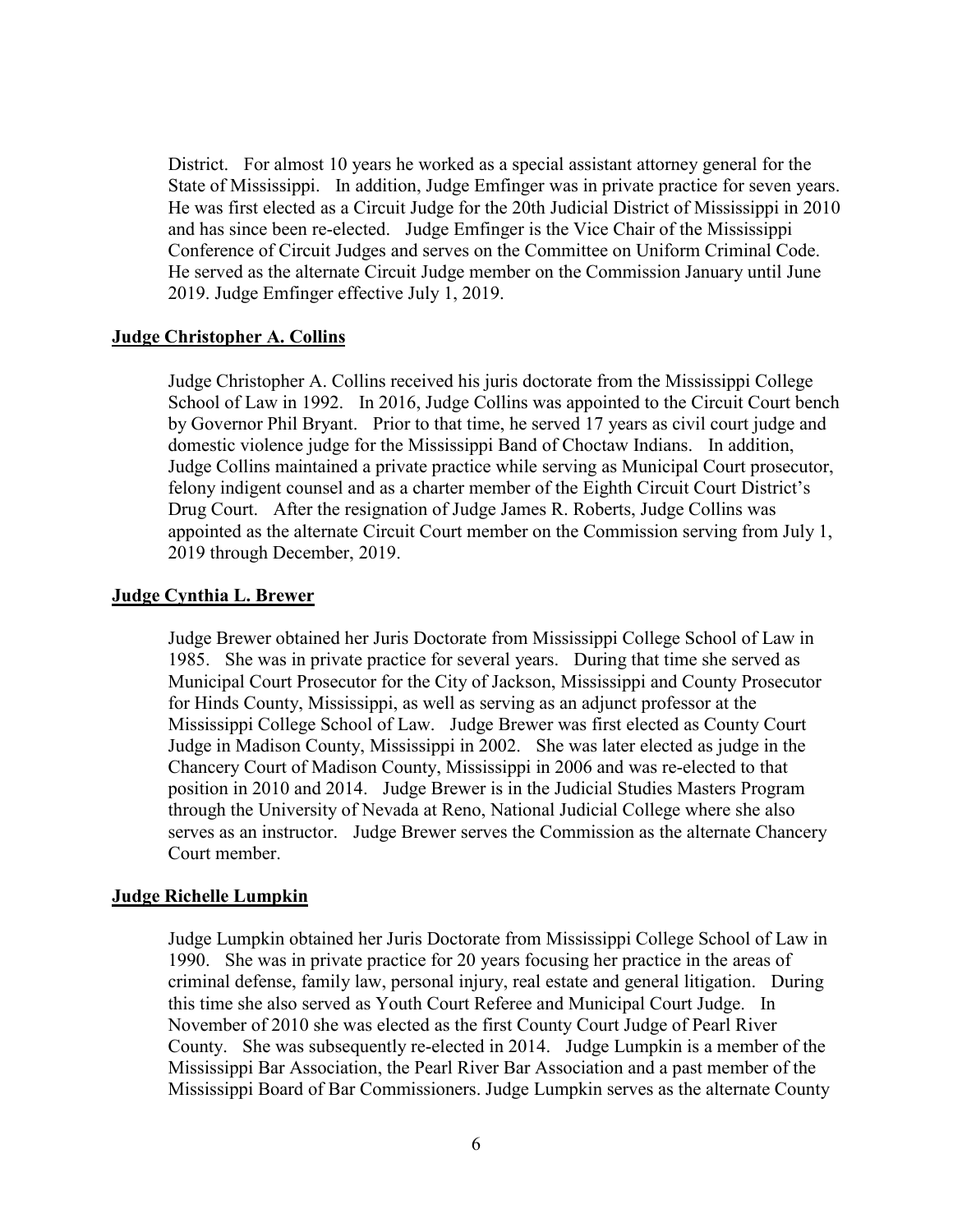Court member for the Commission.

#### **Judge Edwin Woods, Jr.**

Judge Woods is a native of and currently resides in Vicksburg, Mississippi. He is the managing partner of Bond, Botes and Woods, P.C. in Jackson, Mississippi. He received his Doctor of Jurisprudence degree from the Mississippi College School of Law in Jackson, Mississippi and was admitted to the Mississippi Bar in 1991. Ed currently concentrates his law practice in representing consumers in financial crisis before the United States Bankruptcy Court. He also represents clients in consumer rights and debt collection abuse cases. Since 2004, Ed has served as a Justice Court Judge elected from the Northern District of Warren County. He periodically serves as a lecturer at continuing judicial education seminars for justice court judges statewide and has served as a member of the Mississippi Code of Judicial Conduct Study Committee. He is a former President of the Warren County Bar Association and is a past Secretary/Treasurer of that organization. Judge Woods currently serves the Commission as the alternate Justice Court Judge.

### **Jeff Adcock**

Jeffery Adcock is a native of Biloxi, Mississippi and graduated from Mississippi State University with a Bachelors of Science Degree in Business Administration. After earning a Masters of Business Administration, he moved to Jackson, Mississippi. After a career in state government that included a variety of positions and responsibilities in several different agencies, he became the Director of Administration for the State Auditor's Office. After serving in this position under four different State Auditors, Mr. Adcock retired from state government in 2009. After retirement from state government, Mr. Adcock has been involved in real estate management and investment. Mr. Adcock serves the Commission as a lay member.

### **Robert (Bob) Graves**

Bob graduated from Winona High School, Mississippi State University, and Mississippi College School of Law. He was a Senior Vice President with Merrill Lynch in the Jackson office and retired in 2002. He currently serves as an Arbitrator of Disputes for the Financial Industry Regulatory Authority (FINRA). In addition, Bob raises Angus cattle on his farm in Carroll County. As a Rotarian he is recognized as a multiple Paul Harris Fellow, a Paul Harris Society Member, a Major Donor, and a Rotary Foundation Benefactor. He is a member of the Winona Rotary Club. He served as District Governor in 2011-12. He is a veteran and has been a member of American Legion Post 52 since 1969. He is a member of the Post Oratorical Committee and the Boys State Committee. He serves as an alternate member of the Mississippi Commission on Judicial Performance. Bob is married to the former Carole Watts. They are members of the First Baptist Church of Winona.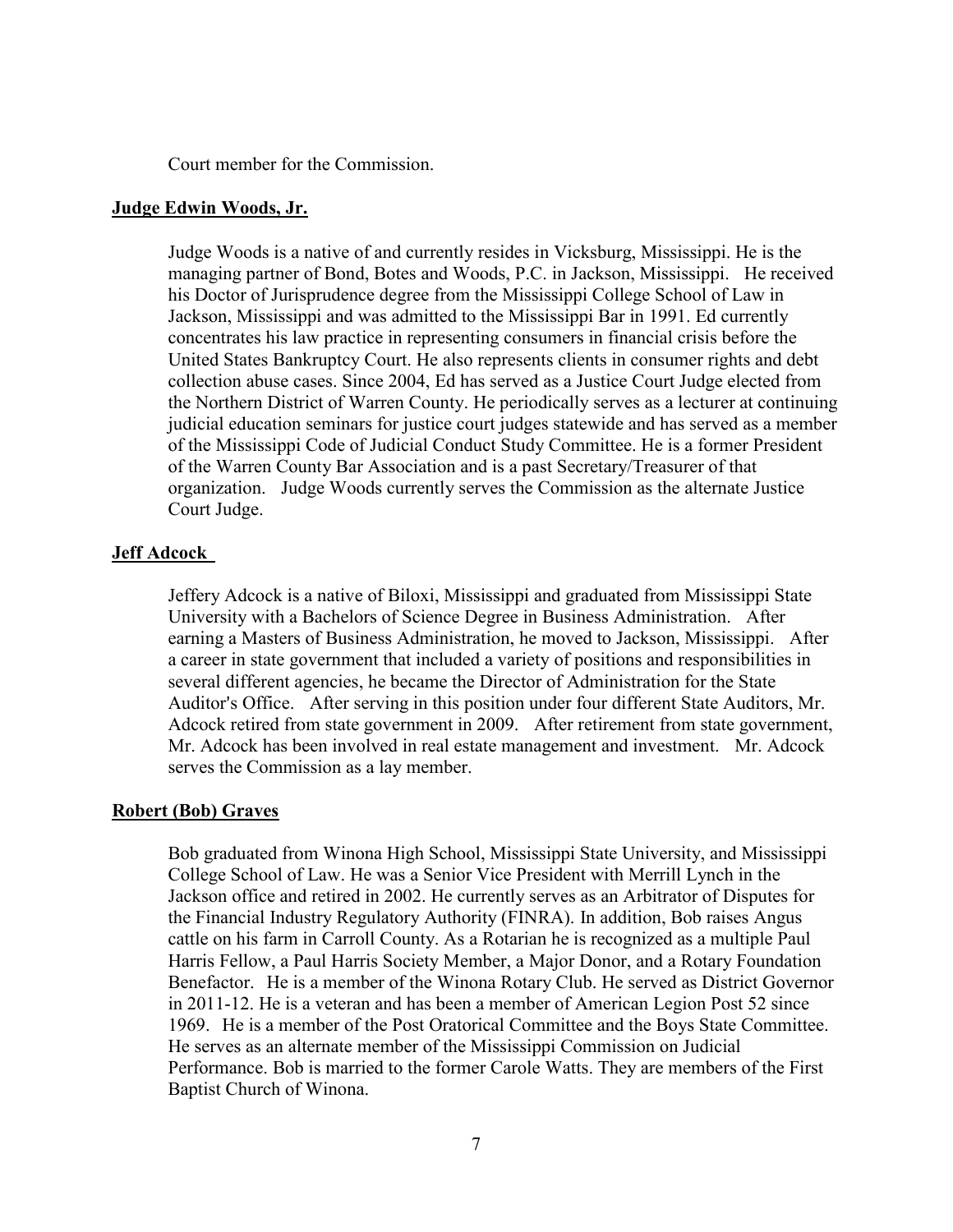### **Karen K. Sawyer**

Ms. Sawyer is an honor graduate from the University of Texas with a Baccalaureate Degree in Nursing. She received her Juris Doctorate cum laude from Tulane Law School in 1992. She is a shareholder at Copeland, Cook, Taylor and Bush, P.A. (Gulf Coast Office) where her practice is primarily civil litigation with a focus on medical malpractice, general liability and insurance coverage matters. She is also a certified mediator. Ms. Sawyer is a member of the Harrison County Bar, the Mississippi Bar and the American Bar Association. She volunteers as a facilitator in the annual James O. Dukes Professionalism Task Force Program. Ms. Sawyer served as past chair of the Women in the Profession Committee and is a member of the Mississippi Women's Lawyer's Association. Currently she serves on the Bench Bar Committee and is a Bar Commissioner for the Second Judicial District, Post 1. Ms. Sawyer was admitted as a Fellow of the Mississippi Bar Foundation in 2003 where she served as Trustee and President. She is also a member of the Russell-Blass-Walker Chapter of the American Inns of Court. She has twice been appointed to serve on a Merit Selection Panel which submits recommendations for the position of United States Magistrate Judge for the Southern District of Mississippi. Ms. Sawyer has received the Alonzo Westbrook Public Service Award in 2008, was named one of the Women Trailblazers by the Women in the Profession Committee in 2012 and received the Mississippi Bar's Distinguished Service Award for 2012-2013. In July, 2015, she was named the Susie Blue Buchanan Award winner by the Women in the Profession. In addition, she serves on the Board of Directors of the South Mississippi Aids Task Force, the League of Women Voters, Mississippi Medical Alliance, and the Great Southern Club. She is currently serving on the Commission as the alternate attorney member.

#### **OUR MISSION**

The Mississippi Commission on Judicial Performance was created in 1979 by the Mississippi Legislature and the voters of the State of Mississippi by constitutional amendment. The Commission enforces standards of judicial conduct, inquires into judicial disability and conduct, protects the public from judicial misconduct and disabled judges, and protects the judiciary from unfounded allegations. Our purpose is to be rehabilitative and educational as well as disciplinary.

The Commission oversees the conduct of the Mississippi Supreme Court, the Court of Appeals, Circuit Judges, Chancery Judges, County Court Judges, Municipal Court Judges, Justice Court Judges and any other officer of any judicial system who performs judicial functions.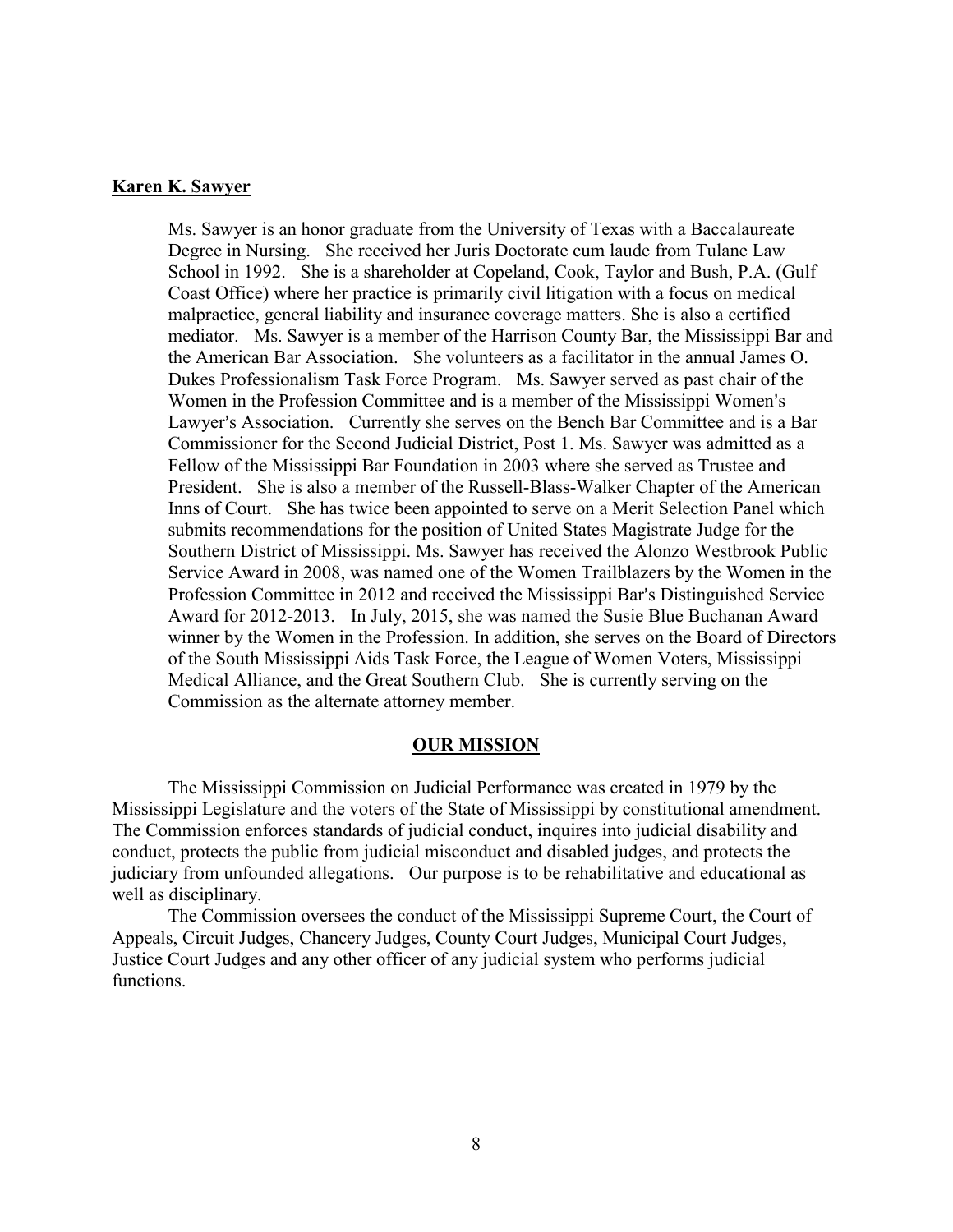# **TYPES OF COMPLAINTS THE COMMISSION MAY CONSIDER**

# **1. MISCONDUCT**

The Code of Judicial Conduct is intended to establish standards for ethical conduct of judges. It governs the activities of judges both on and off the bench. It consists of Canons which contain sections. These Canons and sections are considered authoritative and rules of reason. The text of the Canons and sections govern the conduct of judges, however, not every instance of non-compliance results in disciplinary action. Judicial misconduct can be divided into several categories.

# **(A) Improper Courtroom Behavior**

Allegations of improper courtroom behavior may include: demeanor; improper treatment of attorneys, parties, witnesses and others involved in the court process; improper physical conduct; or persistent failure to dispose of court business promptly and responsibly. Examples may include: racist or sexist comments, sleeping on the bench, inattentiveness, or substance abuse. Judges may also be disciplined for administrative missteps such as taking cases under advisement and not ruling in a timely manner.

# **(B) Improper or Illegal Influence**

Judges should not be swayed by any factor outside of the evidence presented in a trial or hearing that would affect their ability to be fair and impartial. Canon 2B prohibits a judge from letting family, social or political relationships influence their rulings. Canon 3E also prohibits a judge from hearing matters in which he or a family member has an interest in the outcome of a case. Examples of improper influence would include, but not be limited to, the receipt of gifts, bribes, loans or favors. Also included in this category would be ex parte communications that are prohibited under Canon 3B(7). This occurs when a judge talks to one party without the other party being present or aware of the communication.

# **(C) Improper Conduct Away from the Bench**

The Commentary to Canon 2A reinforces the authority of the Commission to inquire into issues that may occur in the professional and/or personal lives of judges. This can include a wide variety of offenses. Examples may include criminal activity, improper speech or associations, lewdness, or any other activity that would tend to erode public confidence in the integrity of the judicial office.

# **(D) Other Offenses**

This category could include a wide range of offenses. Some common complaints are: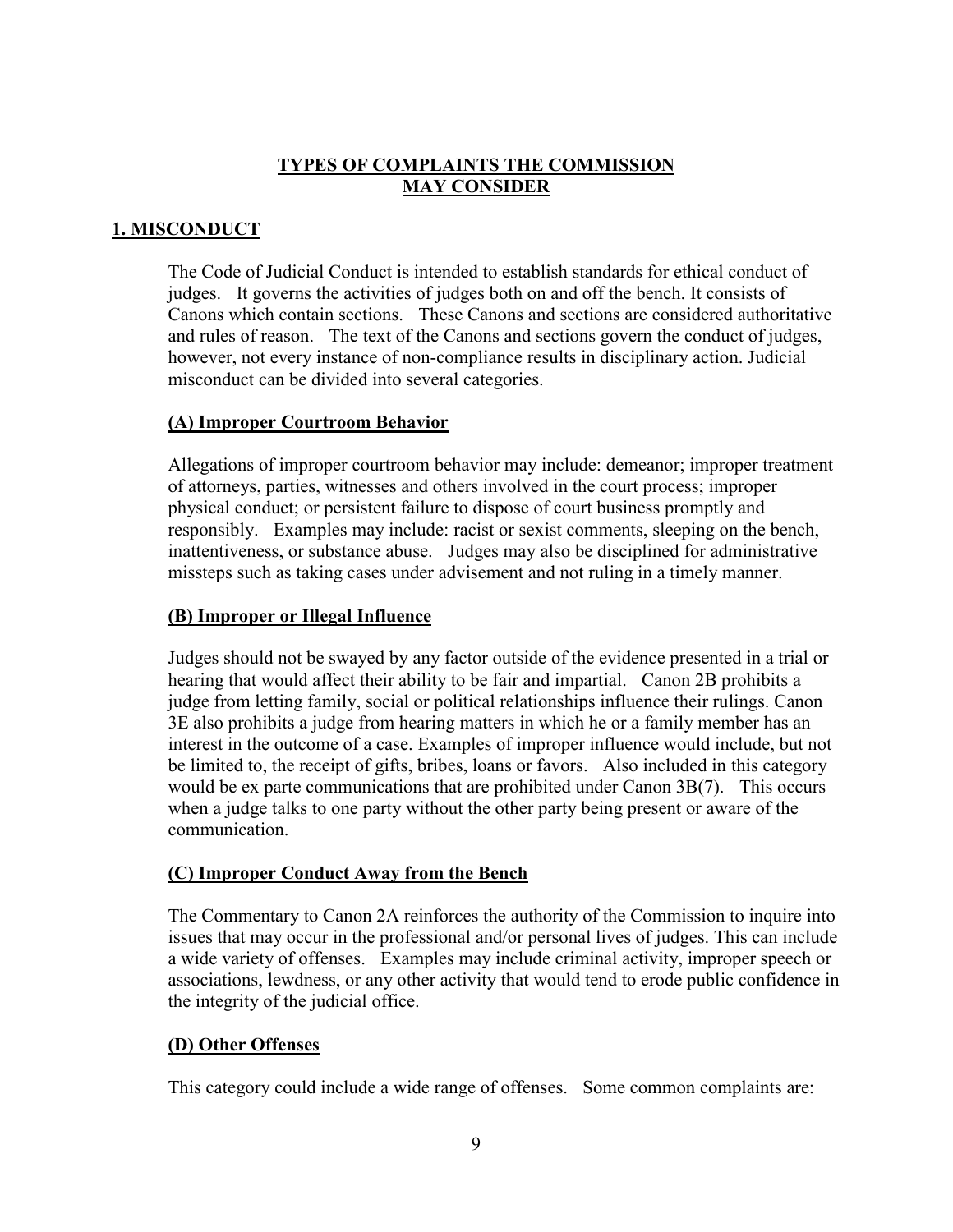interference with the attorney/client relationship, bias or prejudice, improper campaign activity, making public comments regarding a pending or impending case, disqualification issues or lending the prestige of his office to advance the private interests of others.

# **2. PHYSICAL OR MENTAL DISABILITY**

The Commission also is tasked with reviewing allegations that a judge has become disabled due to physical or mental disabilities, i.e. alcohol or substance abuse, debilitating physical illness, mental illness or dementia. The Commission has the authority to have the judge submit to an examination by licensed physician(s) chosen by the Commission.

# **3. COMPLAINTS OUTSIDE OF THE COMMISSION'S SCOPE**

The Commission frequently receives complaints from litigants who are unhappy with a judge's ruling. The Commission has no authority to settle questions of law or to reverse judicial decisions. That role is strictly within the purview of the appellate courts. In addition, the Commission does not determine whether or not a judge should recuse in a case. That is also up to the appellate courts. Finally, the Commission does not have the authority to entertain complaints against federal judges.

# **THE COMPLAINT PROCESS**

# **The Complaint**

- MSCOJP receives a written complaint about a judge.
- Complaint Forms are provided by MSCOJP via mail, fax or email
- Complaint Forms can also be found on the Commission's website, [www.judicialperformance.ms.gov](http://www.judicialperformance.ms.gov/)

# **The Initial Review**

- A staff member reviews the Complaint Form to determine that the allegations are against a sitting state court judge.
- A case number is assigned to the complaint.
- A letter is sent to the complainant acknowledging receipt of the complaint, providing the case number and the date the Commission will review the complaint.
- Before the Commission meeting, the complaints are mailed to the Commission members for their review.

# **The Commission Meeting**

- Commission considers the complaints at its regularly scheduled Commission meeting.
- The Commission may dismiss the complaint due to lack of evidence, because it is a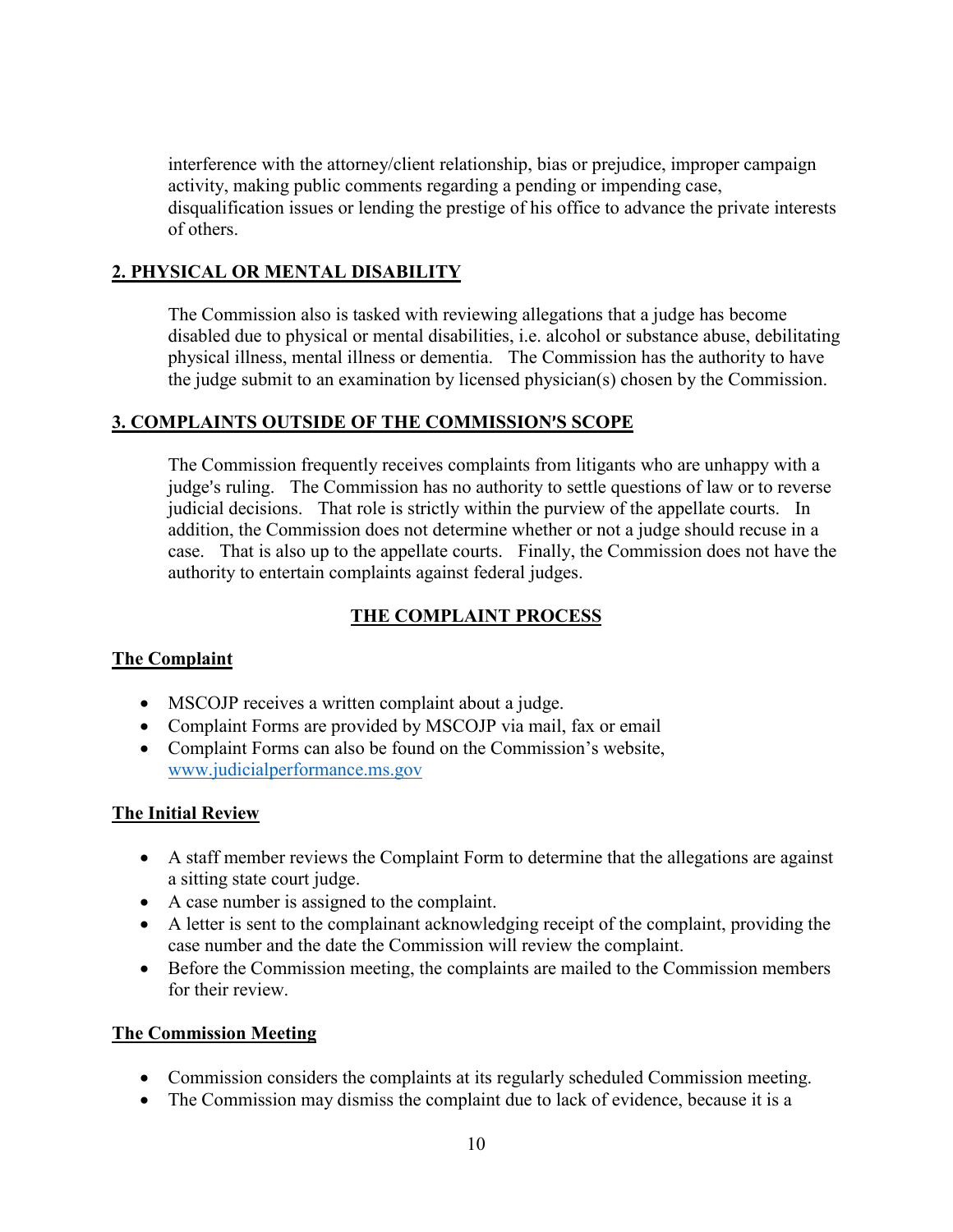matter for appellate review, or for lack of jurisdiction.

• If the Commission determines there is a possibility of misconduct, an investigation is ordered.

# **The Investigation**

- Witnesses are interviewed, documents are obtained and reviewed and an investigative file is compiled.
- Investigator has 2 months to investigate the allegations found in the complaint and then report back to the commission at its next meeting.

# **The Commission Meeting**

- Commission dismisses the complaint for the reasons cited above.
- Commission dismisses the complaint but sends a letter of instruction to the judge.
- Commission finds probable cause to file a Formal Complaint

# **The Formal Complaint**

- Judge is served with the Formal Complaint and has a right to an attorney and 30 days to answer the Formal Complaint.
- Judge and MSCOJP begin settlement negotiations or schedule hearing.
- A Formal Hearing may be held wherein the judge has the opportunity to present evidence and have 2 character witnesses present.
- A three commission member / alternate panel either finds that the judge committed misconduct or dismisses the case.
- If the panel finds the judge has committed misconduct, then the Commission sends its recommendation of appropriate sanction and all pleadings, transcripts, and evidence to the Mississippi Supreme Court
- Mississippi Supreme Court reviews the Commission's findings and either accepts as presented or imposes a greater sanction, lower sanction, or dismisses the case.
- Sanctions Available
	- Memorandum of Understanding Private Admonishment Public Reprimand Suspension Fine Removal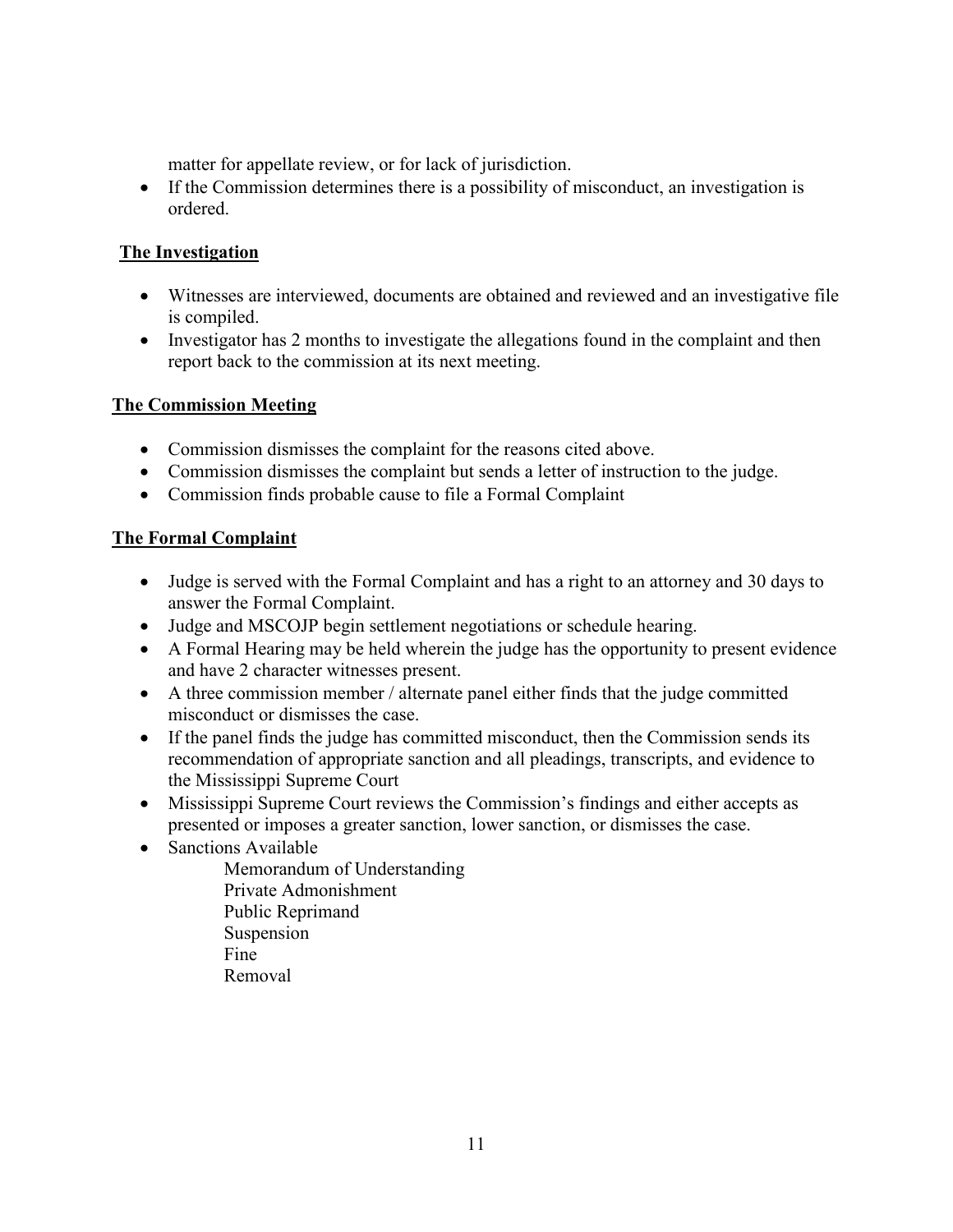## **SUMMARY OF COMPLAINTS REVIEWED BY THE COMMISSION**

In calendar year 2019, the Commission received 243 new complaints against Mississippi judges. The Commission meets every other month. 211 of the 243 new complaints were considered by the Commission during the 2019 calendar year. Of that 211, 99 complaints required an investigation, and in 2 cases formal proceedings were initiated. The remaining 32 pending new complaints received in 2019 will be considered during the 20120 calendar year.

In addition, several hundred telephone calls and inquiries were fielded by the staff concerning the judicial system, interpretation of the Code of Judicial Conduct, how to file a complaint and the status of complaints filed.

The Commission employs a staff of five including: Executive Director-Darlene Ballard Senior Staff Atty. - Rachel Michel Staff Atty. - Meagan Brittain Investigator - Danny Perry Office Manager – Sharon Tew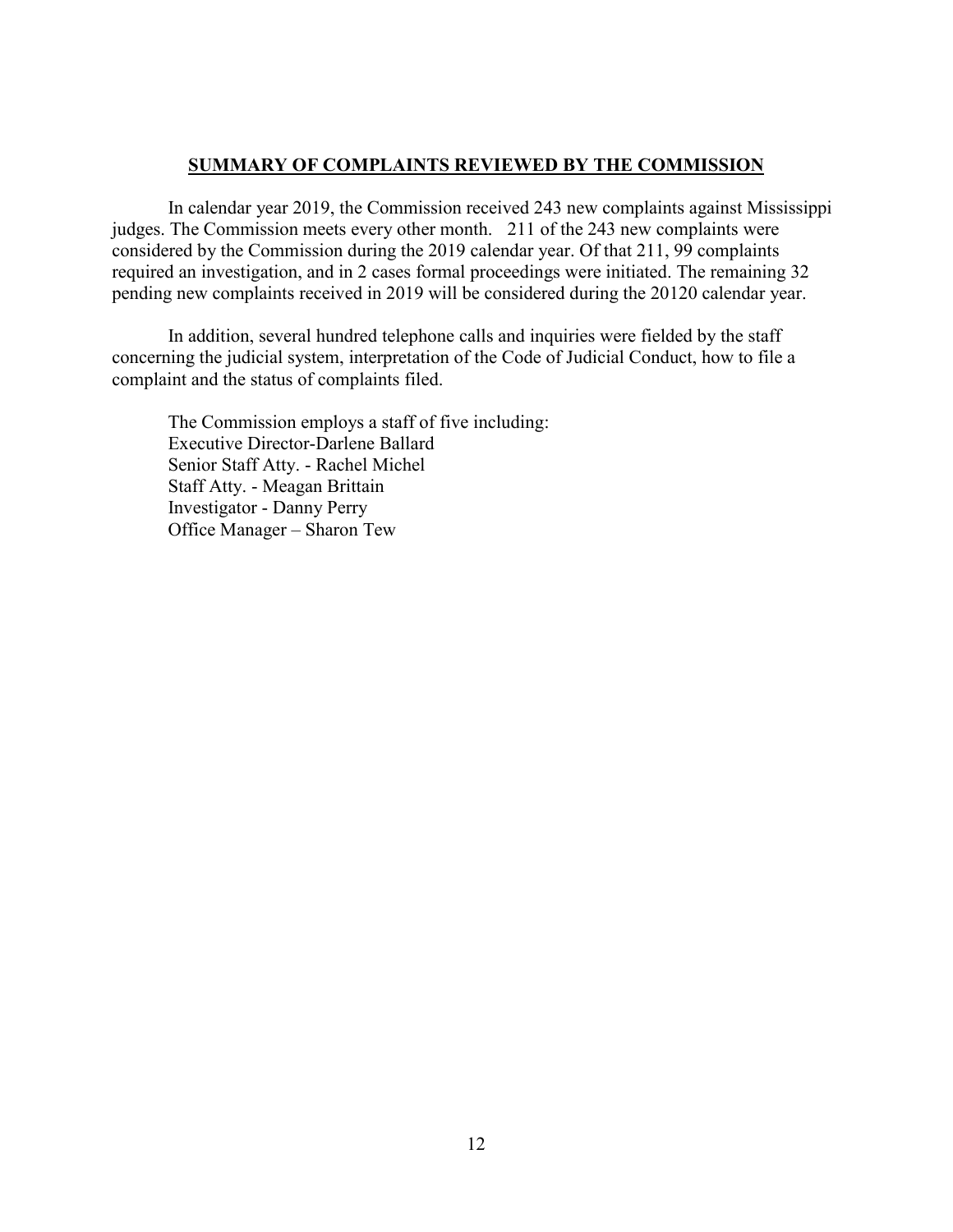# **SOURCE OF THE COMPLAINTS**

|                 | <b>Prior Years-Cumulative</b> | 2019             |  |
|-----------------|-------------------------------|------------------|--|
| Attorneys       | 360                           | 12               |  |
| Citizen         | 1036                          | 44               |  |
| Commission      | 180                           | $\boldsymbol{0}$ |  |
| Judge           | 45                            | $\boldsymbol{0}$ |  |
| Law Enforcement | 208                           | $\overline{2}$   |  |
| Litigant        | 7686                          | 183              |  |
| Public Official | 146                           | $\overline{2}$   |  |
| Other           | 101                           | $\overline{0}$   |  |
| <b>TOTALS</b>   | 9762                          | 243              |  |

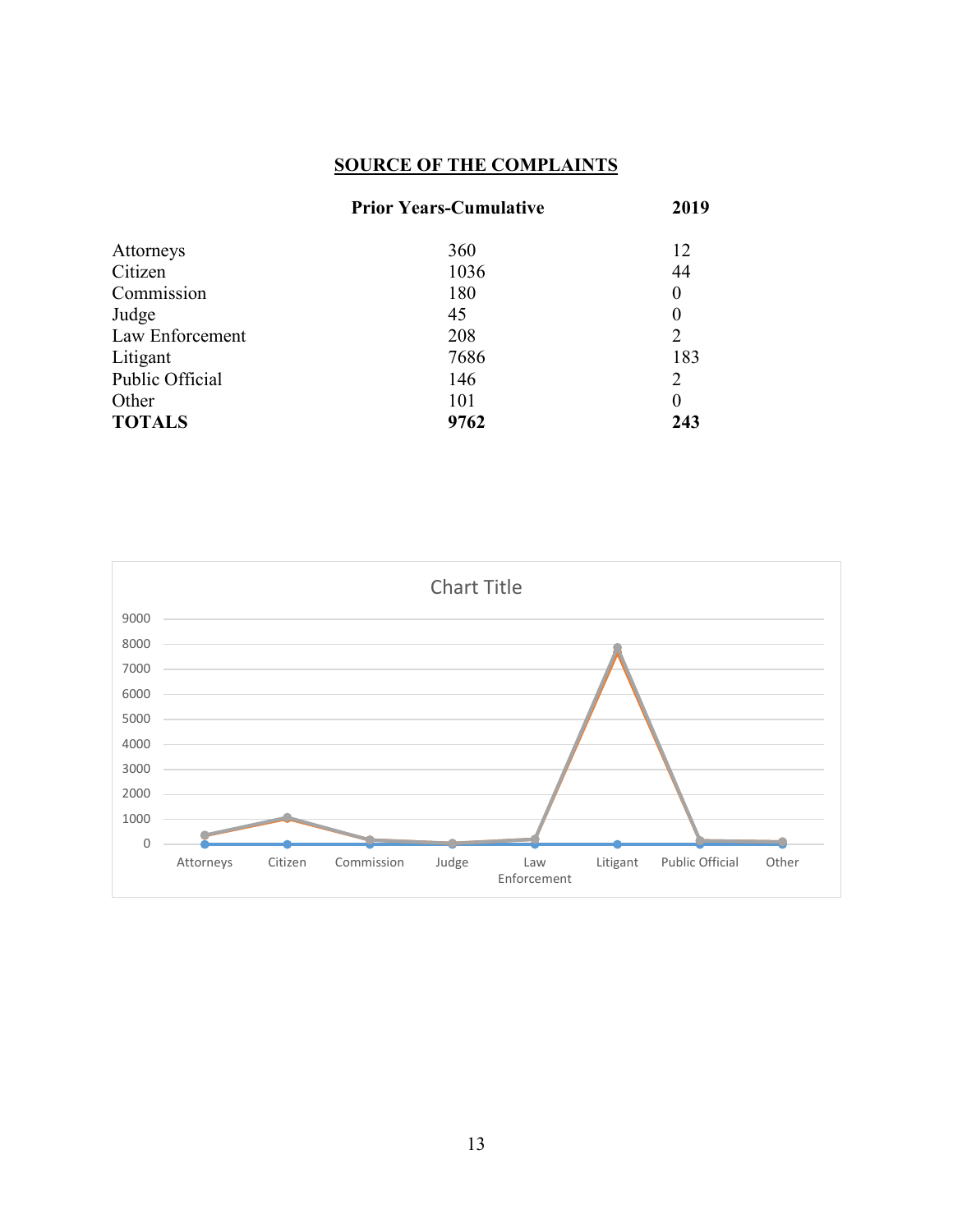# **TYPES OF JUDGES RECEIVING COMPLAINTS**

|                       | <b>Prior Years-Cumulative</b> | 2019           |
|-----------------------|-------------------------------|----------------|
| Administrative        | 29                            | 5              |
| Court of Appeals      | 43                            | $\overline{2}$ |
| <b>Chancery Court</b> | 1818                          | 45             |
| Circuit Court         | 2033                          | 30             |
| <b>County Court</b>   | 507                           | 16             |
| <b>Family Master</b>  | 30                            |                |
| <b>Justice Court</b>  | 3872                          | 101            |
| Municipal Court       | 986                           | 24             |
| Senior/Special Judge  | 32                            | 3              |
| Supreme Court         | 232                           | 12             |
| <b>Youth Court</b>    | 115                           | 2              |
| Special Master        | 25                            | $\overline{2}$ |
| Other                 | 40                            | $\overline{0}$ |
| <b>TOTALS</b>         | 9762                          | 243            |

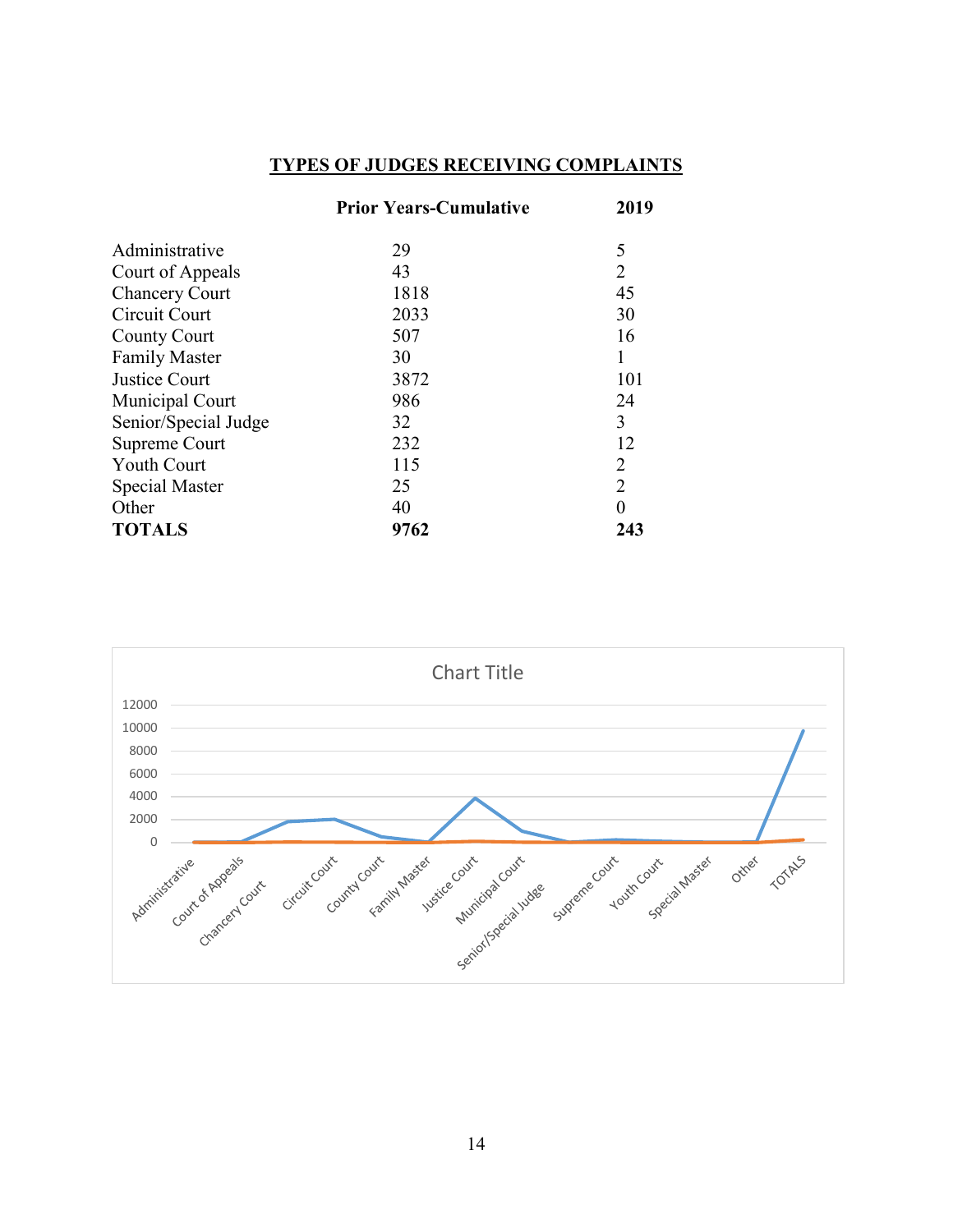# **DISPOSITION OF COMPLAINTS**

| <b>Complaints Dismissed</b>                       | <b>Prior Years-Cumulative</b> | 2019                  |
|---------------------------------------------------|-------------------------------|-----------------------|
| Dismissed:                                        |                               |                       |
| <b>Appellate Review</b>                           | 3512                          | 60                    |
| Lack of Evidence<br>Lack of Jurisdiction          | 4748<br>89                    | 105<br>$\overline{4}$ |
| <b>Complaints Currently Pending at Commission</b> |                               |                       |
| <b>Formal Complaint Pending</b>                   | $\boldsymbol{0}$              | 4                     |
| Pending Investigation                             | $\overline{0}$                | 15                    |
| New Complaints Pending                            | $\overline{0}$                | 32                    |
| <b>Sanctions Imposed</b>                          |                               |                       |
| <b>Informal Commission Action</b>                 | 639                           | 16                    |
| Memorandum of Understanding                       | 398                           | 3                     |
| Resigned/Retired                                  | 125                           | $\boldsymbol{0}$      |
| <b>Inactive Status</b>                            | 36                            | $\boldsymbol{0}$      |
| Private Admonishment                              | 70                            | 2                     |
| Public Reprimands/Suspension                      | 117                           | 2                     |
| Removed                                           | 24                            | $\theta$              |
| Dismissed                                         | 4                             | $\boldsymbol{0}$      |
| <b>Currently Pending at Supreme Court</b>         | $\boldsymbol{0}$              | $\boldsymbol{0}$      |
| <b>TOTALS</b>                                     | 9762                          | 243                   |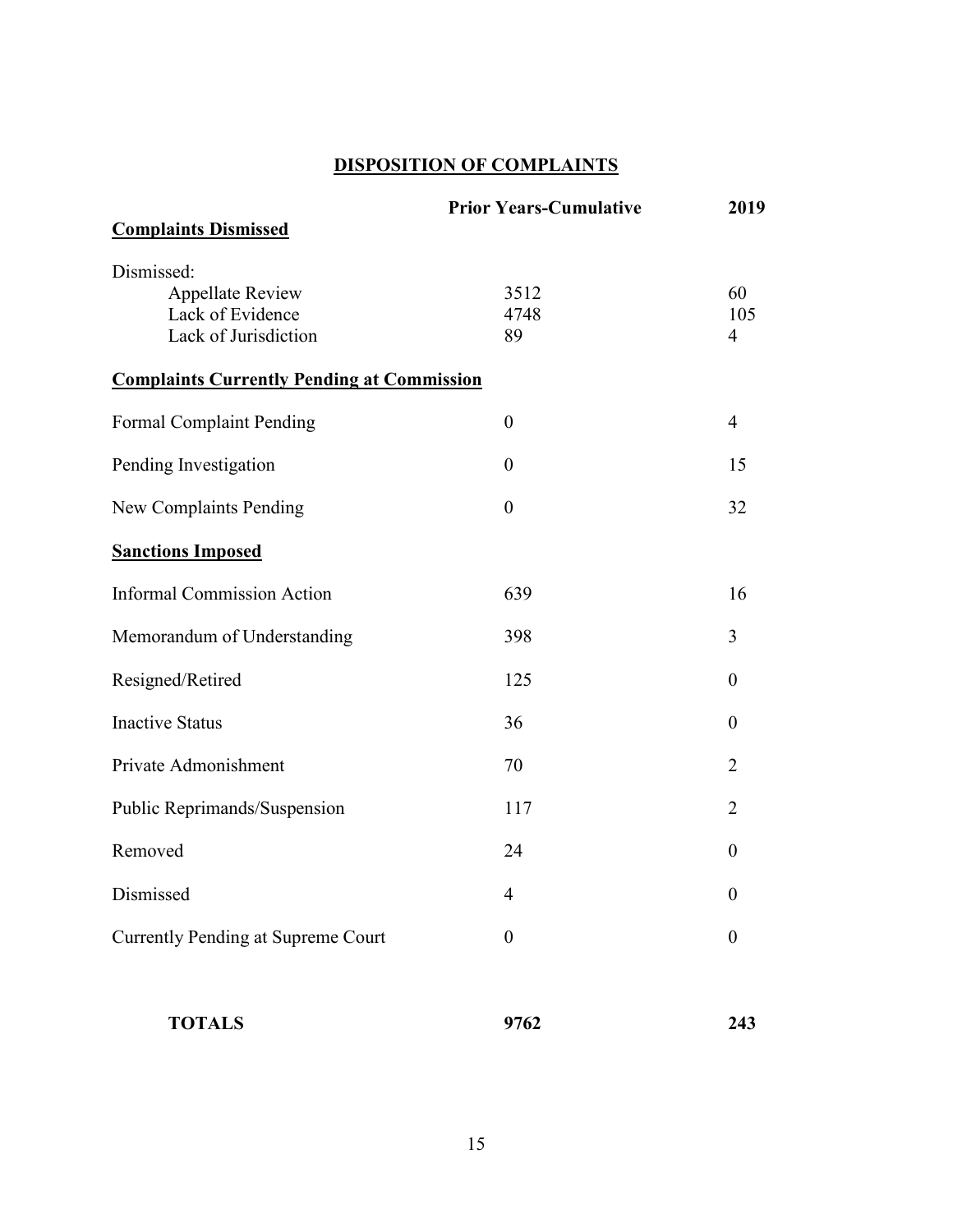## **DISCIPLINARY RECOMMENDATIONS**

In 2019, the Commission received 243 complaints and dismissed 169 at the initial stage as shown above. In addition to disciplinary action, the Commission is charged with educating and rehabilitating judges and in accordance with that mission issued 16 cautionary/instructional letters and 3 Memoranda of Understanding. In addition, staff participated as presenters at judges' conferences regarding judicial ethics. At the end of 2019, the Commission had 15 cases pending before the Commission that were still under investigation. There were also 32 new complaints yet to be considered by the Commission.

Also during 2019, the Commission filed two (2) recommendations for discipline with the Mississippi Supreme Court. The Court has ruled on both 2019 cases as well as two (2) cases that were pending at the end of 2018. These cases are matters of public record and are reported here without violating the constitutionally required confidentiality.

## **DECISIONS RENDERED BY THE MISSISSIPPI SUPREME COURT DURING THE 2019 CALENDAR YEAR**

## **Miss. Comm'n on Judicial Performance v. McGee**, **266 So.3d 1003 (Miss. 2019)**

The Commission alleged and the Respondent agreed that he established a pattern of taking cases under advisement and then not issuing rulings in those cases. The Commission found 28 instances. In addition, Respondent set aside default judgments without proper motion and granted a judgment without holding a hearing on the merits. The Commission recommended and the Respondent agreed that Respondent be publicly reprimanded and fined \$1,683.34, the equivalent of 2 weeks of salary. The Supreme Court agreed that the recommendation was proper.

### **Miss. Comm'n on Judicial Performance v. Burton**, **268 So.3d 565 (Miss. 2019)**

The Commission recommended that a Justice Court Judge (Respondent) be publicly reprimanded and fined \$500.00. The Supreme Court found that the Respondent filed an affidavit alleging that his former girlfriend stole some items from him. Based upon that affidavit, another Justice Court Judge signed a warrant for the girlfriend's arrest. Before the warrant was served, Respondent changed his mind and told the clerk to rescind the warrant and change her name to Jane Doe. The Respondent agreed to the facts and the proposed sanction and the Supreme Court agreed with the recommendation.

### **Miss. Comm'n on Judicial Performance v. Sutton**, **275 So.3d 1062 (Miss. 2019)**

In a two (2) count complaint, the Commission charged Respondent with calling an arresting officer and asking if the officer would "help out" a defendant, charged with prostitution. When the officer refused, Respondent *sua sponte* and without a hearing,